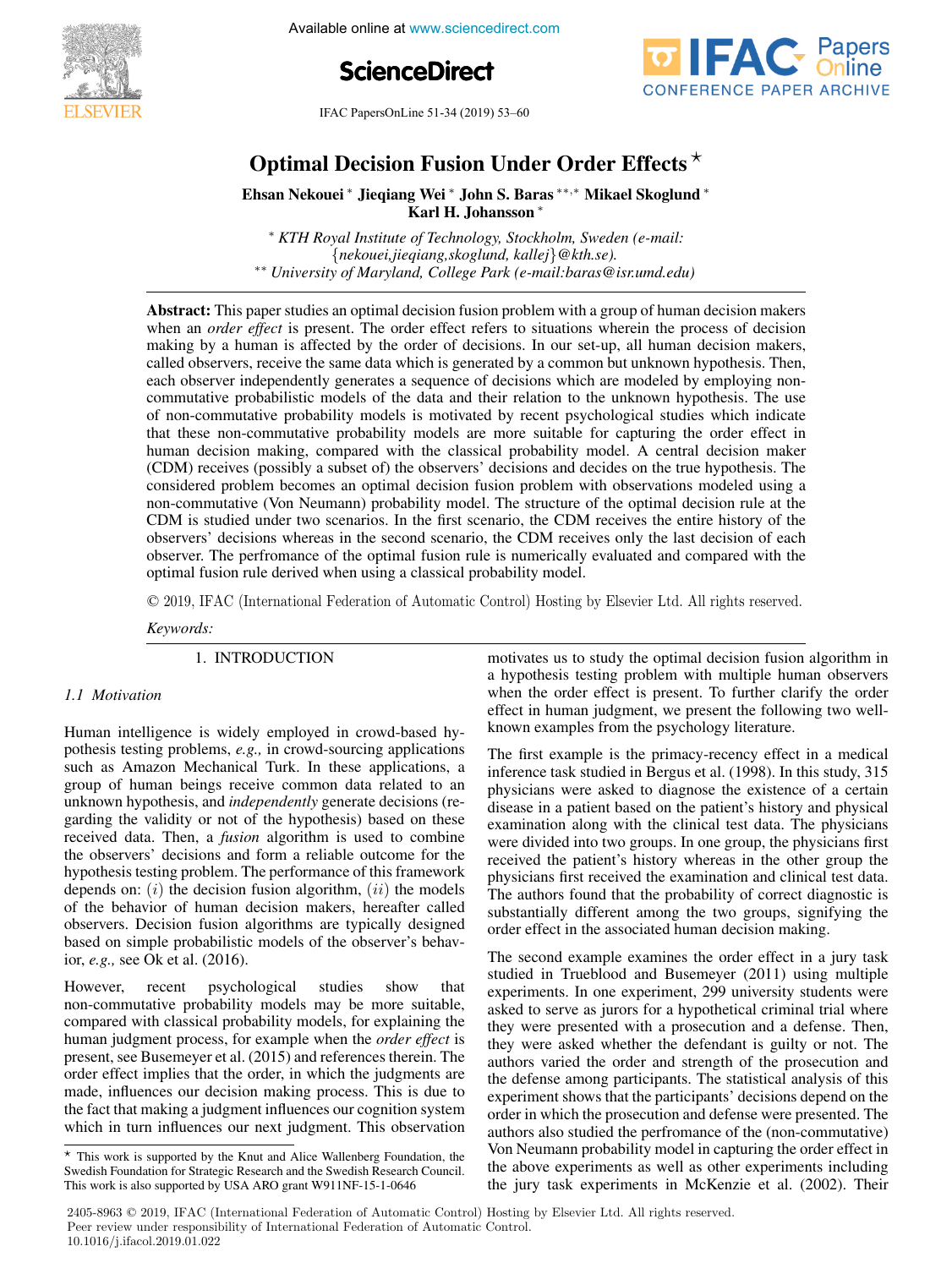(logarithmic scale)

results show that the Von Neumann probability model provides a better fit to the empirical data when the order effect is present, compared with several classical models including the belief adjustment and the minimum acceptable strength models.

Motivated by these results, in the current paper, the decision making process by human observers is modeled using the Von Neumann probability model. Intuitively, this model can be viewed as a stochastic belief evolution model wherein the current belief of a decision maker affects her decision, then her belief is updated based on her current and past decisions.

#### *1.2 Order Effect in Von Neumann Probability Model*

The order effect is a key distinguishing point between noncommutative probability models and the classical probability model developed by Andrey Kolmogorov. More precisely, in the classical model, the order in which two random variables are generated does not affect their joint distribution since classical distributions operate on measurable sets using set operations. These operations form a (commutative) Boolean algebra. However, the joint distribution of two (sequentially generated) random variables employing non-commutative probability models depends on their generation order. To pictorially illustrate this point, let  $X$  and  $Y$  denote two random variables which are generated sequentially using the Von Neumann model and take values in  $\{1, 2, 3, 4\}$  (see next section for more details on the Von Neumann model). Fig. 1(a) shows the trajectories of the empirical probability of the event  $X = 1, Y = 2$  under different generation orders of  $X$  and  $Y$ . According to this figure, the trajectories of the empirical probability converge to two distinct values. This observation is in accordance with the fact that the joint probability of the events depends on their order of generation.

One may speculate that it is possible to utilize the notion of conditional probability to express the statistical properties of X and Y using a pair of classical random variables. However, this approach violates Bayes' law in classical probability. To numerically illustrate this point, we generated samples from the above example under different generation orders of  $X$  and  $Y$ . Then, we empirically estimated  $Pr(Y = 2 | X = 1)$  (Pr  $(X = 1 | Y = 2)$ ) using the samples in which  $X(Y)$  was generated first. Fig. 1(b) shows the empirical values of  $Pr(X = 1 | Y = 2)$   $Pr(Y = 2)$  and that of  $Pr(Y = 2 | X = 1)$  Pr $(X = 1)$  as a function of the number of samples. As this figure shows, the classical probability model constructed in this way violates Bayes' law. Finally, it is worth nothing that *there does not exist* a one-to-one correspondence, from a Von Neumann model with dimension more than two to the classical model, which satisfies certain desirable statistical properties, *e.g.,* conservation law (functional subordination), see Section 1.4. and Proposition 1.4.1. in Holevo (2001).

*Remark 1.* In the rest of the paper, we use ";" to denote the order of generation of random variables, *i.e.*,  $(X = 1; Y = 2)$ implies  $Y$  is generated first.

*Remark 2.* We note that non-commutative probability models are alternative frameworks to the classical model. They range from the quantum probability model developed by John Von Neumann, Von Neumann (1955), to the free probability, a highly non-commutative model, developed by Dan Voiculescu, Voiculescu et al. (1992). These models have a diverse application domain, *e.g.,* studying the physical interactions in atomic scale, quantum communications Hayashi (2016) and character-



The joint probability of  $X = 1$  and  $Y = 2$  under different generation orders

Empirical probability of  $(X = 1, Y = 2)$ , X is generated first<br> $- - - \cdot$ Empirical probability of  $(X = 1, Y = 2)$ , Y is generated first

 $-\cdots P(X)$ 

 $\cdot$  P  $(Y = 2; X = 1) = 0.0949$ 

 $= 1; Y = 2) = 0.2300$ 

Fig. 1. The empirical probability of the event X 1 and  $Y = 2$  in the Von Neumann probal 2 in the Von Neumann probability model for different generation orders (a), the empirical estimates of  $\Pr(X = 1 | Y = 2) \Pr(Y = 2)$  and  $Pr(Y = 2 | X = 1) Pr(X = 1)$  (b) as a function of the number of samples.

izing the asymptotic behavior of eigenvalues of random matrices Tao (2012). In this paper, by a "non-commutative" model (*e.g.,* in Fig. 1(a)), we refer to the Von Neumann model which is usually applied to the micro-world.

### *1.3 Related Work*

The optimal detection rule for a single quantum system has been extensively investigated in the literature, *e.g.,* see Holevo (2001), Helstrom (1969) and Baras (1987). The error exponent of the optimal decision rule, jointly performed on a number of identical quantum systems, in the limit of large number of systems was studied in Nussbaum and Szkoła (2009). The authors in Baras et al. (1976) considered the problem of minimum variance filtering of a scalar signal from quantum mechanical measurements and derived the necessary and sufficient conditions for jointly optimal measurement operators and post-processing matrices. These results were extended to vector valued signals in Baras and Harger (1977) and Baras (1988). The interested reader is refereed to Hayashi (2016) for a complete treatment of asymptotics in quantum hypothesis testing problems.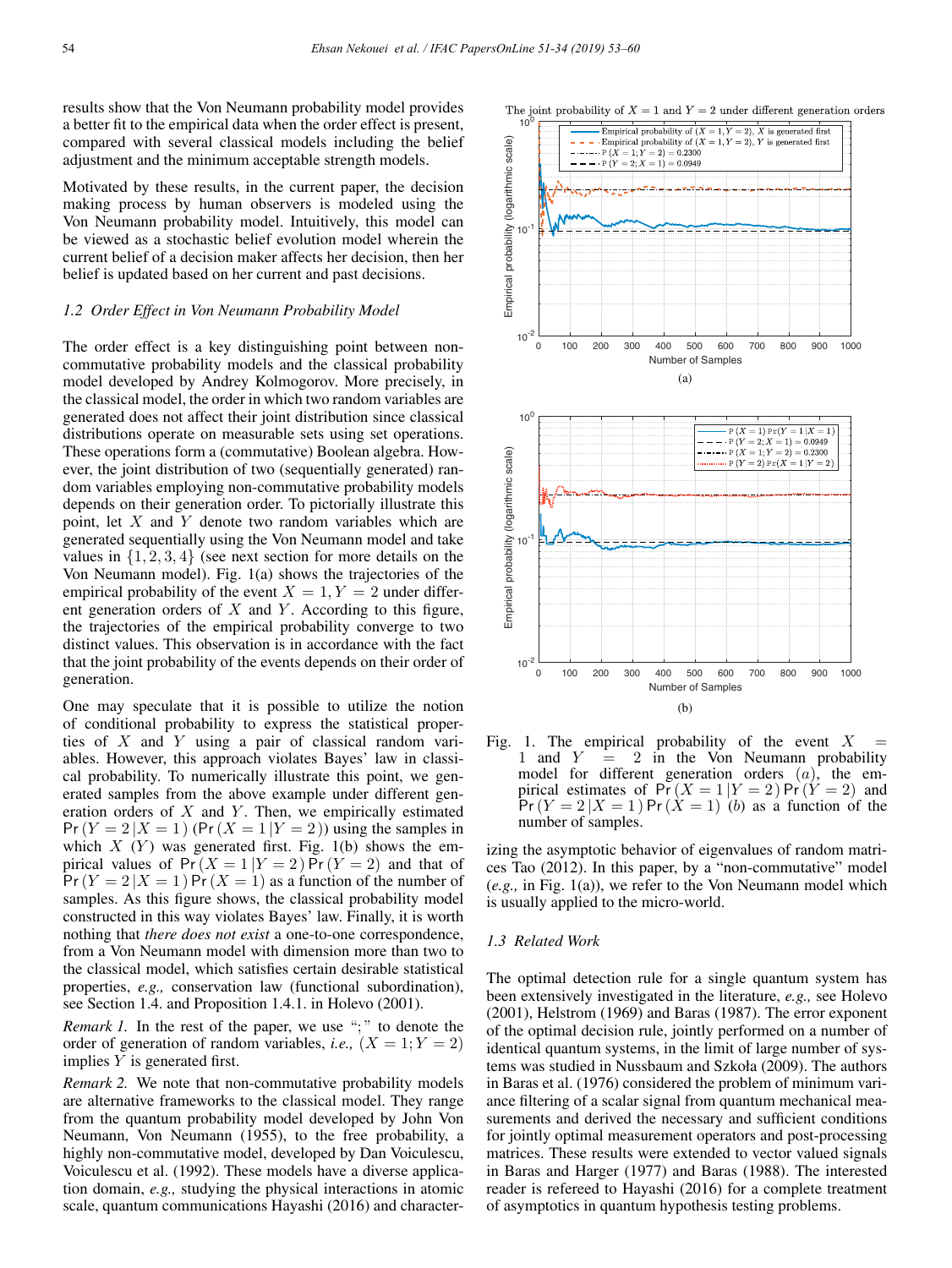In the psychology literature, the Von Neumann model has been used to explain the order effect in human decision making experiments. We note that such connections were discussed in a much earlier paper by Baras, Baras (1979). The authors in Busemeyer and Wang (2017) considered two sequential decision making experiments. In the first experiment, the respondents answered the same question sequentially, AA experiment, whereas in the second experiment, they answered three questions wherein the first and the last questions were the same, ABA experiment. The correlation analysis in Busemeyer and Wang (2017) shows that the Von Neumann model is more suitable for capturing the order effect compared with the classical model. The authors in Wang et al. (2014) proposed a statistical quantity, named quantum question equality, to test the suitability of the Von Neumann model for explaining the order effect. Their empirical studies, using surveys and laboratory experiments, supports the Von Neumann model for explaining the order effect in human decision making experimental data.

The authors in Boyer-Kassem et al. (2016) proposed the notion of the grand reciprocity as a statistical test to verify the suitability of the Von Neumann model in describing order effect in human decision making. Their empirical analysis shows that degenerate Von Neumann models provide a better fit to the experimental data. The paper Aerts and de Bianchi (2017) proposed a model, called general tension reduction, to capture both the order effect and response replicability in human decision making process. The authors in Kellen et al. (2017) derived a classical model to capture the order effect by introducing auxiliary random variables. However, these random variables are not observable from empirical data, *e.g.,* a binary random variable which indicates whether the first decision of an observer affects her second decision or not.

# *1.4 Contributions*

In this paper, we study the optimal decision fusion problem in a hypothesis testing problem with  $N$  human observers who receive common data related to an unknown hypothesis. Then, each observer independently generates a sequence of decisions. To capture the order effect, the observers' decisions are derived based on the non-commutative Von Neumann model. A central decision maker (CDM) receives possibly a subset of the observers' decisions. The problem of optimal decision fusion at the CDM is studied under two scenarios. In the first scenario, the CDM has access to the entire history of the observers' decisions while in the second scenario, the CDM only has access to the last decisions of the observers. The performance of the optimal decision is numerically evaluated and compared with the optimal fusion rule derived using the classical probability model.

This paper is structured as follows. Next section describes the considered hypothesis testing problem as well as the noncommutative probability model for the decision making of human observers. The optimal decision fusion rules at the CDM are derived in Section 3. Our numerical results are presented in Section 4 followed by the concluding remarks in Section 5. The proofs are relegated to appendices to aid readability.

### 2. SYSTEM MODEL

Consider a hypothesis testing problem with L hypotheses and N human observers. All observers are exposed to the same data



Fig. 2. A hypothesis testing problem with  $N$  observers over  $T$ time steps.

which are related to one of the L hypotheses  $\{H_1, \dots, H_L\}$ , *e.g.*, a picture. Let  $p_i$  denote the occurrence probability of hypothesis  $H_i$ . Each observer makes T sequential decisions according to the available data, *e.g.,* she answers a set of multiple choice questions related to the observed information. In our set-up, a central decision maker (CDM) at time  $T + 1$ receives the (possibly a subset of) observers' decisions and forms its estimate of the underlying hypothesis.

Let  $W_{1:k} = (W_{1:k}^1, \cdots, W_{1:k}^N)$  denote the collection of the observers' decisions up to time k, where  $W_{1:k}^j$  represents the decisions of observer  $i$  up to time k. Two different decision making scenarios are considered at the CDM. In the first scenario, each observer generates a sequence of T decisions and transmits its sequence of decisions to the CDM at time  $T + 1$ . Thus, the CDM has access to  $W_{1:T}$  at time  $T + 1$ . Under the second scenario, each observer makes  $T$  decisions, but only transmits her final decision to the CDM. That is, the CDM receives  $W_T$  at time  $T + 1$  and does not have access to the history of the decisions made by observers. The interaction between the CDM and observers is pictorially depicted in Fig. 2.

#### *2.1 Non-commutative Decision Making Model*

The behavior of each observer under  $H_i$  is modeled using the finite dimensional Von Neumann probability model. In this model, the density operator  $\rho_1^i$ ,  $i \in \{1, \dots, L\}$ , plays the role of a classical probability distribution (or belief) (typically of the state of a system or agent). The density operator  $\rho^i$  is an  $n \times n$ , positive definite Hermitian matrix with

$$
\mathrm{Tr}\left(\rho_{1}^{i}\right)=1
$$

where  $Tr(\cdot)$  denotes the trace operator. In our set-up,  $\rho_1^i$  represents the initial belief or a-priori bias of observers when they are exposed to the observed (perceived) data related to hypothesis  $H_i$ .

The outcome of the decision making process of each observer is modeled by a positive operator-valued measure (POVM). Let  $\Omega_k = \{1, \dots, l_k\}$  encode the set of possible decisions of each observer at time  $k$  and let  $M_k$  denote the POVM associated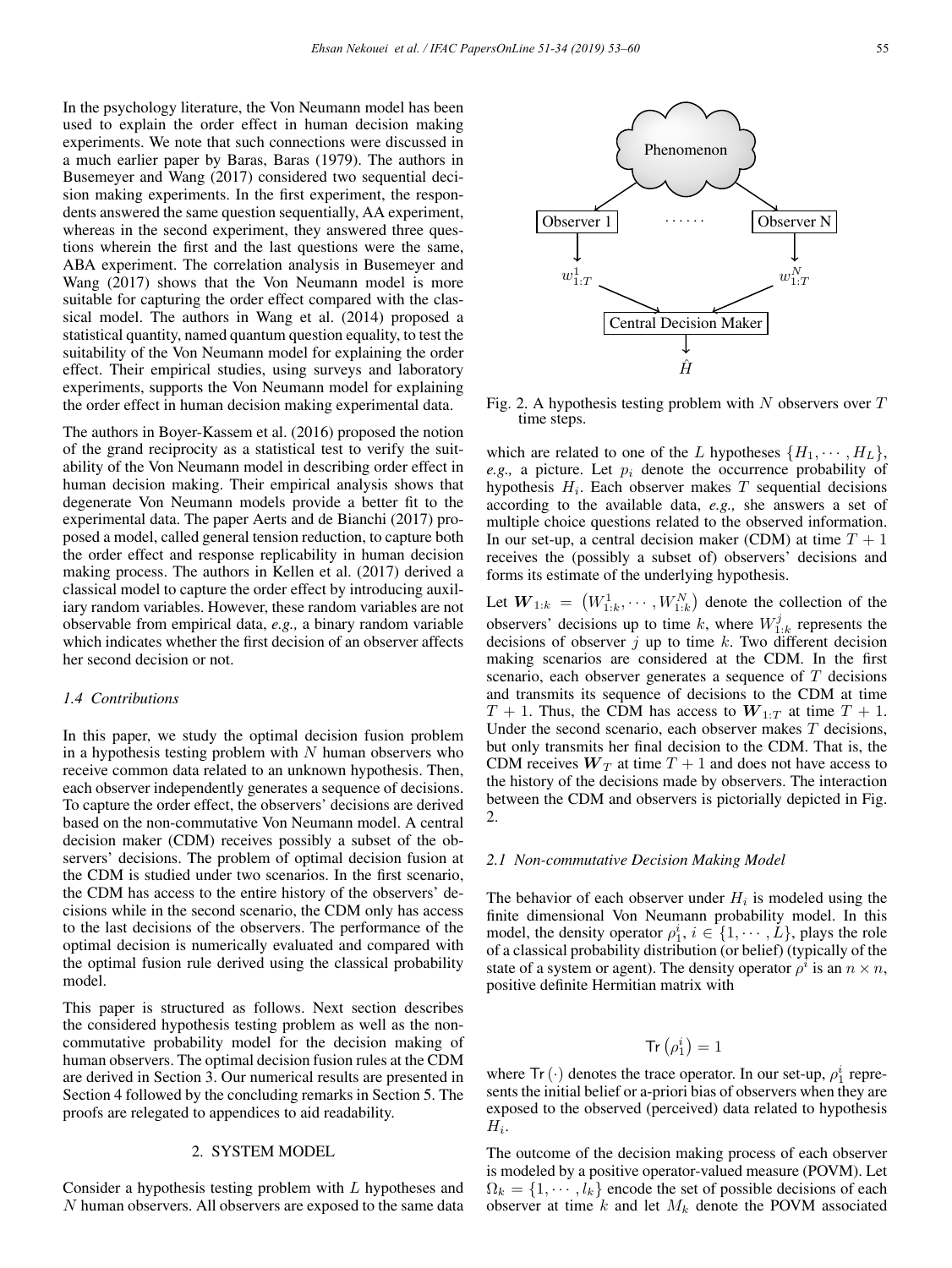$56$ 

with the decision made at time k, *i.e.*,  $M_k = \{M_k(\omega)\}_{\omega \in \Omega_k}$ , consists of  $l_k$  ( $n \times n$ ) Hermitian positive definite matrices with

$$
\sum_{w\in\Omega_k}M_k\left(w\right)=I
$$

where  $I$  is the identity matrix. Here,  $w$  represents a certain decision made by an observer and  $M_k(w)$  is used to compute the probability of the event  $w$  as it will be described in the next paragraph.

We next explain how the probabilities of different events are computed. Let  $w_k^j$  denote a decision of observer j at time k and  $w_{1:k}^j$  denote a sequence of decisions of observer j from time 1 to k. We use  $\rho_{k+1}^i \left( w_{1:k}^j \right)$  to represent the belief of observer j at time  $k + 1$ , *i.e.*, the density operator associated with observer j at time  $k + 1$ , under  $H_i$ . The dependency of  $\rho_{k+1}^i \left( w_{1:k}^j \right)$  on  $w_{1:k}^j$  reflects the fact that each observer is biased according to her previous decisions. Given  $\rho_{k+1}^i \left( w_{1:k}^j \right)$ , the probability of selecting  $w_{k+1}^j \in \Omega_{k+1}$  at time  $k+1$  can be written as

$$
\Pr\left(W_{k+1}^j = w_{k+1}^j \left| \rho_{k+1}^i \left( w_{1:k}^j \right) \right. \right) = \frac{\text{Tr}\left(M_{k+1} \left(w_{k+1}^j \right) \rho_{k+1}^i \left(w_{1:k}^j \right) \right) (1)}
$$

The density operator  $\rho_{k+1}^i \left( w_{1:k}^j \right)$  is computed recursively according to

$$
\rho_{k+1}^{i}\left(w_{1:k}^{j}\right) = \frac{M_{k}^{\frac{1}{2}}\left(w_{k}^{j}\right)\rho_{k}^{i}\left(w_{1:k-1}^{j}\right)M_{k}^{\frac{1}{2}}\left(w_{k}^{j}\right)}{\text{Tr}\left(M_{k}\left(w_{k}^{j}\right)\rho_{k}^{i}\left(w_{1:k-1}^{i}\right)\right)}\tag{2}
$$

with

$$
\rho_2^i \left( w_{1:1}^j \right) = \frac{M_1^{\frac{1}{2}} \left( w_1^j \right) \rho_1^i M_1^{\frac{1}{2}} \left( w_1^j \right)}{\text{Tr} \left( M_1 \left( w_1^j \right) \rho_1^i \right)} \tag{3}
$$

Based on (2), the belief of the observer j at time  $k + 1$  depends on the entire history of her decisions. Moreover, her belief affects her decision at time  $k + 1$  according to (1). Thus, this decision making model can be viewed as a stochastic noncommutative belief evolution model.

#### *2.2 Composite Systems*

Assume that the decision making processes of observers are independent of each other. Then, the joint behavior of observers can be described by a composite system. Let  $\mathcal{H}_i$  denote the composite system of  $N$  observers under the hypothesis  $H_i$ . Then, the density operator of  $\mathcal{H}_i$  at time k can be written as the following tensor product

$$
\boldsymbol{\rho}_k^i\left(\boldsymbol{w}_{1:k-1}\right)=\rho_k^i\left(w_{1:k-1}^1\right)\otimes\cdots\otimes\rho_k^i\left(w_{1:k-1}^N\right)
$$

and the measurement operator at time  $k$  is described by

$$
M_k=\left\{M_k\left(w_k^1\right)\otimes\cdots\otimes M_k\left(w_k^N\right)\right\}_{w_k^j\in\Omega_k,\forall j}
$$

The POVM associated with the joint outcome  $\boldsymbol{w}_k = \left(w_k^1, \cdots, w_k^N\right)$  is denoted by  $M_k\left(\boldsymbol{w}_k\right) = M_k\left(w_k^1\right) \otimes$  $\cdots \otimes M_k\left( w_k^N \right)$ .

# 3. MAIN RESULTS

In this section, we study the structure of the optimal decision fusion rule when  $(a)$  the CDM receives the entire history of the observers' decisions and (b) when it receives the last decisions of observers. We start by presenting the optimal decision fusion rule when the entire history is available at the CDM.

#### *3.1 Optimal Decision Using The Entire History of Decisions*

In this subsection, we first derive the structure of the optimal decision fusion rule at the CDM. To this end, consider the randomized decision rule in which, given  $W_{1:T} = w_{1:T}$ , the CDM selects  $H_i$  with probability  $t_i(\boldsymbol{w}_{1:T})$  where  $\sum_{i=1}^{L} t_i(\boldsymbol{w}_{1:T})=1$ for all  $w_{1:T} \in \Omega_1^N \times \cdots \times \Omega_T^N$ . Let Pr  $(C)$  denote the probability of correct decision at the CDM. Then,  $Pr(C)$  can be written as

$$
Pr(C) = E[Pr(C | W_{1:T})]
$$
  
=  $\sum_{w_{1:T}} \sum_{i=1}^{L} t_i(w_{1:T}) Pr(W_{1:T} = w_{1:T} | H_i) p_i$ 

Note that Pr(C) is a function of the  $t_i(\cdot)$ 's. Thus, the optimal decision fusion rule at the CDM, which maximizes  $Pr(C)$ , is the solution of the following optimization problem

$$
\max_{\{t_i(\boldsymbol{w}_{1:T})\}_{i,\boldsymbol{w}_{1:T}}}\sum_{\boldsymbol{w}_{1:T}}\sum_{i=1}^{L}t_i\left(\boldsymbol{w}_{1:T}\right)\mathsf{Pr}\left(\boldsymbol{W}_{1:T}=\boldsymbol{w}_{1:T}\left|H_i\right.\right)p_i\\\sum_{i=1}^{L}t_i\left(\boldsymbol{w}_{1:T}\right)=1,\quad \forall \boldsymbol{w}_{1:T}\\\begin{array}{c}0\leq t_i\left(\boldsymbol{w}_{1:T}\right) \quad \forall i,\boldsymbol{w}_{1:T}\end{array}
$$

This optimization problem can be written as a set of decoupled optimization problems. Thus, solving the above optimization problem is equivalent to solving the following optimization problem

$$
\max_{\{t_i(\mathbf{w}_{1:T})\}_{i}} \sum_{i=1}^{L} t_i(\mathbf{w}_{1:T}) \Pr(\mathbf{W}_{1:T} = \mathbf{w}_{1:T} | H_i) p_i
$$
  

$$
\sum_{i=1}^{L} t_i(\mathbf{w}_{1:T}) = 1
$$
  

$$
0 \le t_i(\mathbf{w}_{1:T}) \quad \forall i
$$

for each  $\mathbf{w}_{1:T} \in \Omega_1^N \times \cdots \times \Omega_T^N$ . It can be easily shown that the solution of the above optimization problem is given by  $t_i(\mathbf{w}_{1:T})=1$  if  $i = \arg \max_i p_i \Pr(\mathbf{W}_{1:T} = \mathbf{w}_{1:T} | H_i).$ 

Next lemma formally states the structure of the optimal decision fusion law at the CDM.

*Lemma 1.* Consider the decision fusion problem at the CDM with the entire history of decisions. Then, the optimal fusion rule is given by the solution of the following optimization problem

$$
\arg\max_{i} p_i \Pr\left(\bm{W}_{1:T}=\bm{w}_{1:T} \left|H_i\right.\right)
$$

According to Lemma 1 the optimal decision fusion rule based on the entire history of decision, *i.e.*,  $w_1$ , *T*, is to select the hypothesis with maximum likelihood of occurrence given  $w_{1:T}$ . To solve the optimization problem above, we need to compute the joint probability of the event  $W_{1:T} = w_{1:T}$  given  $H_i$  for all i.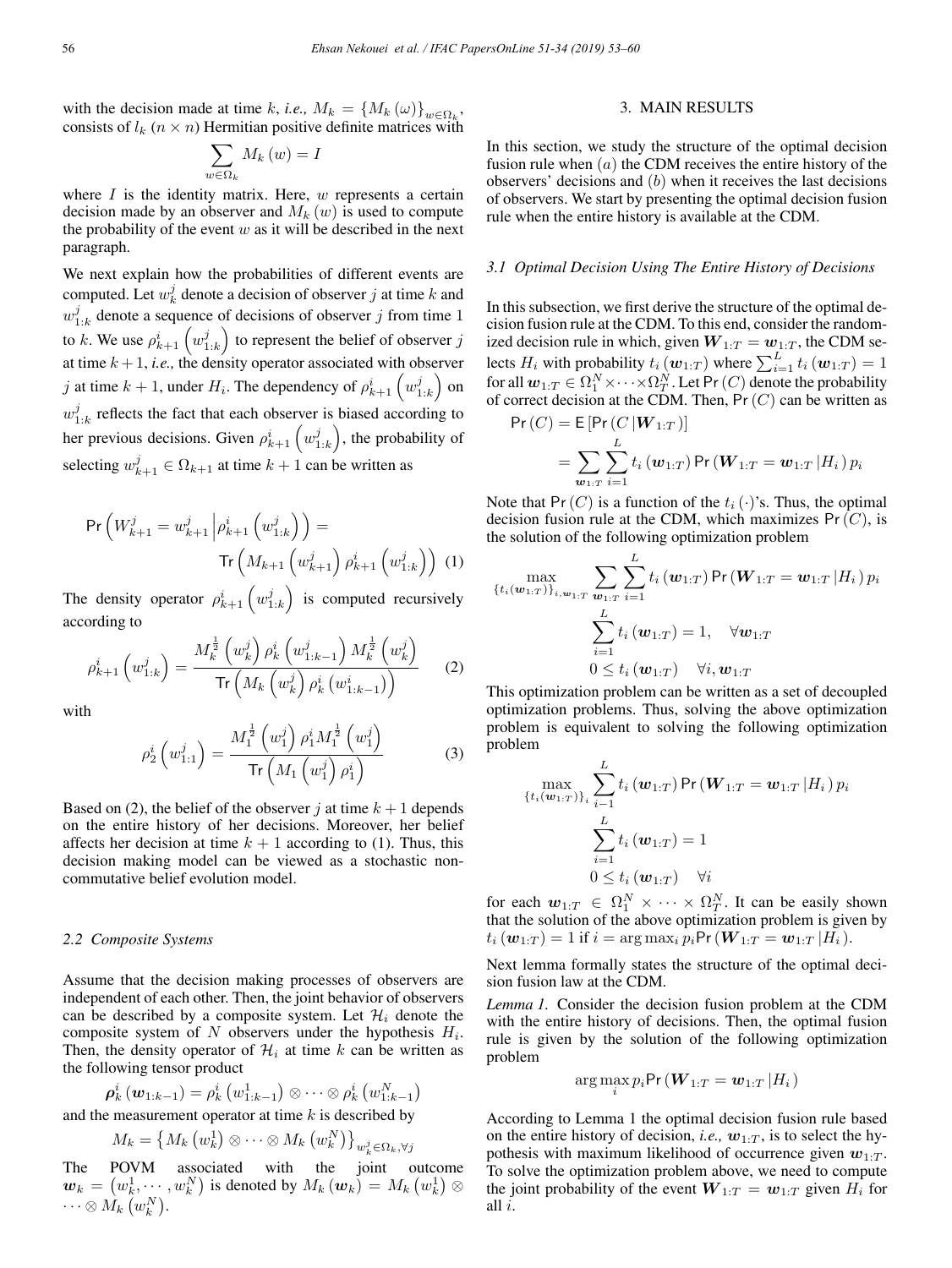In the next lemma, a formula is derived for computing  $Pr(W_{1:T} = w_{1:T} | H_i).$ 

*Lemma 2.* The conditional probability of observing  $w_1$ .  $T$  under  $H_i$  is given by

$$
\Pr(W_{1:T} = \mathbf{w}_{1:T} | H_i) \n= \prod_{j=1}^{N} \prod_{k=1}^{T} \text{Tr}\left(M_k \left(w_k^j\right) \rho_{k-1}^i \left(w_{1:k-1}^j\right)\right)
$$
(4)

where  $\rho^i_{k-1}$  $\Big(w_{{1:k-1}}^j$ ) satisfies the recursion (2).

#### Proof. See Appendix A

The optimal decision fusion rule at the CDM, given  $w_{1:T}$ , is obtained by combing Lemmas 1 and 2. This result is presented in the next theorem.

*Theorem 1.* Assume that the entire history of the observers' decisions is available at the CDM. Then, the optimal fusion rule at the CDM is given by

$$
\arg \max_{i} p_i \prod_{j=1}^{N} \prod_{k=1}^{T} \text{Tr}\left(M_k \left(w_k^j\right) \rho_{k-1}^i \left(w_{1:k-1}^j\right)\right) \tag{5}
$$

where  $\rho^i_{k-1}$  $\Big(w_{1:k-1}^j$ ) satisfies the recursion  $(2)$ .

# *3.2 Optimal Decision Rule Using The Final Decisions*

In this subsection, we derive the optimal decision fusion rule at the CDM when only the last decisions are available at the CDM. To this end, let  $W_T$  denote the final decisions of the observers and  $w_T$  be one of its realizations. Similar to the derivation of Lemma 1, it can be easily shown that the optimal decision rule, given  $w_T$ , can be written as

$$
\arg\max_{i} p_i \Pr\left(\boldsymbol{W}_T = \boldsymbol{w}_T \, | H_i\right) \tag{6}
$$

The next lemma derives a recursive expression for computing the Pr( $W_T = w_T |H_i$ ).

*Lemma 3.* The probability  $Pr(W_T = w_T | H_i)$  can be expressed as

$$
\mathsf{Pr}\left(\boldsymbol{W}_{T}=\boldsymbol{w}_{T}\left|H_{i}\right.\right)=\mathsf{Tr}\left(M_{T}\left(\boldsymbol{w}_{T}\right)\boldsymbol{\rho}_{T}^{i}\right)
$$

where  $\rho_T^i = \rho_T^i \otimes \cdots \otimes \rho_T^i$  and  $\rho_T^i$  is computed using the recursion

$$
\rho_{k+1}^{i} = \sum_{l_k} M_k^{\frac{1}{2}}(l_k) \,\rho_k^{i} M_k^{\frac{1}{2}}(l_k) \tag{7}
$$

with  $k \geq 1$ .

Proof. See Appendix B.

According to Lemma 3, the density operator for evaluating  $Pr(W_T = w_T | H_i)$  is computed forward in time using (7). Here,  $\rho_k^i$  is a density operator representing the effect of prior beliefs of an observer regarding hypothesis  $H_i$  at time  $k$ .

The next theorem presents the optimal fusion rule at the CDM when only the final decisions are available.

*Theorem 2.* Assume that the CDM only has access to the last decision of each observer. Then, the optimal fusion rule is given by

$$
\arg\max_{i} p_i \text{Tr}\left(M_T\left(\boldsymbol{w}_T\right)\boldsymbol{\rho}_T^i\right) \tag{8}
$$

where  $\rho_T^i = \rho_T^i \otimes \cdots \otimes \rho_T^i$  and  $\rho_T^i$  is computed by propagating the initial density under  $H_i$  forward in time using (7).

To implement the optimal fusion rules, the CDM requires the knowledge of  $\{\rho_1^i\}_i$ ,  $\{p_i\}_i$ ,  $\{M_k\}_k$  as well as the decisions of observers. Moreover, the computational complexity of the optimal fusion rule in (5) is at most  $O(LT N n^3)$  and that of (8) is at most  $O(LNn^3 + Ln^3 \sum_k |\Omega_k|).$ 

# 4. NUMERICAL RESULTS

In this section, we consider a binary hypothesis testing problem and numerically evaluate the performance of the optimal fusion rule, in terms of the error probability, when the CDM has access to the whole history of decisions and when it has access to the last decisions. We also compare the perfromance of the fusion rule, derived from the non-commutative probability model, with that of the optimal decision fusion rule obtained from the classical probability model. A two-stage decision making problem is considered wherein the observers' decisions are modeled by two random variables  $X^1$  and  $X^2$  from the Von Neumann probability model. In our model,  $X^1$  and  $X^2$  take values in {1, 2, 3, 4} and the associated POVMs are assumed to be projection valued measures. The density operators are two rank-one Hermitian positive definite matrices. It is assumed that the two hypotheses  $H_1$  and  $H_2$  are equally likely. In our numerical results, the density operators and the POVMs are randomly selected.

Let  $X_c^1$  and  $X_c^2$  denote two classical random variables taking values in  $\{1, 2, 3, 4\}$ . Next, we construct a classical joint probability distribution for  $X_c^1$  and  $X_c^2$ , under each hypothesis, from empirical observations of  $X^1$  and  $X^2$ . The constructed distributions are used to obtain the optimal classical decision fusion rule. To this end, independent copies (samples) of  $X<sup>1</sup>$  and  $X<sup>2</sup>$ are generated under different orders and hypotheses using the density evolution rule (2). Let  $D_i = D_i (x^2; x^1) \cup D_i (x^1; x^2)$  $(i \in \{0,1\})$  denote the collected samples under  $H_i$ . Here,  $D_i(x^2; x^1)$  is the set of samples where  $X^1$  is generated first and  $D_i(x^1; x^2)$  is the set of samples where  $X^2$  is generated first. In our numerical results, the classical model is obtained by discarding the order from data, *i.e.*, the joint distribution of  $X_c^1$ and  $X_c^2$  under  $H_i$  is generated using  $D_i$ . This construction of the classical probability model respects the Bayes' law. We note that it is possible to obtain an empirical conditional probability distribution of  $X_c^1$  given  $X_c^2$  under  $H_i$  using  $D_i(x^1; x^2)$  and that of  $X_c^2$  given  $X_c^1$  using  $D_i(x^2; x^1)$ . However, it is straightforward to verify that the classical probability model formed by these empirical conditional distributions will not respect Bayes' law due to the non-commutativity of the Von Neumann model (for more details, see Fig. 1(b) and its description in Subsection 1.2).

Fig. 3(a) shows the error probability of the classical and the non-commutative fusion rules, under different decision making orders, when the entire history of decisions is available at the CDM. According to this figure, the optimal noncommutative fusion rule always outperforms the optimal classical fusion rule. Moreover, the performance gap between the non-commutative and the classical fusion rules increases as the number of observers becomes large. This observation indicates that the non-commutative fusion rule is more efficient in incorporating the new information provided by new observers in order to improve its perfromance. Based on Fig. 3(a), the per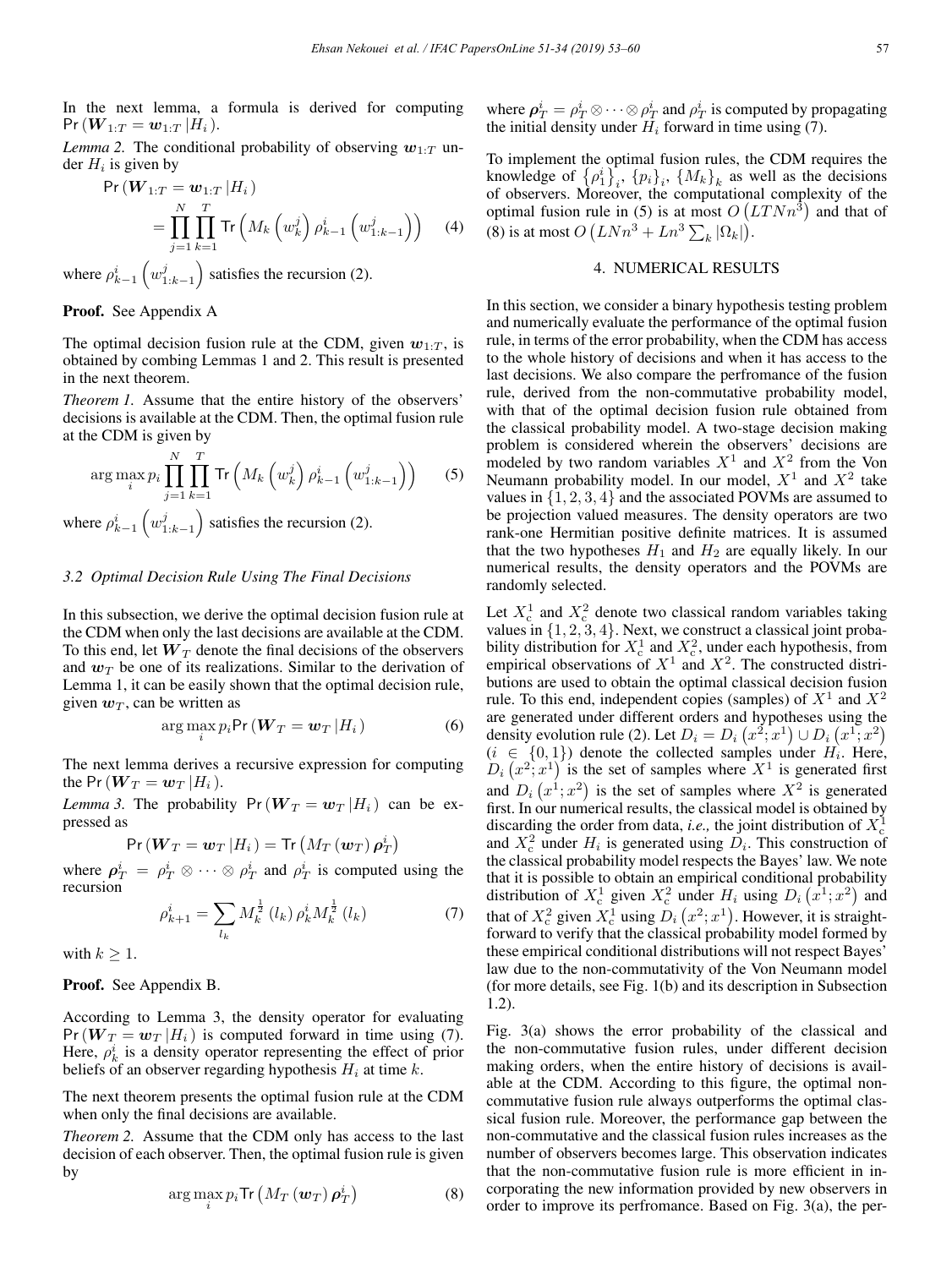fromance of the optimal fusion rule depends on the generation order of  $X^1$  and  $X^2$ . This is due to the facts that the optimal fusion rule depends on the beliefs of observers, and the belief of an observer evolves differently under different generation orders.

Fig. 3(b) shows the error probability of the classical and noncommutative fusion rules when only the last decisions of the observers are available at the CDM. As this figure shows, the non-commutative fusion rule achieves a lower error probability compared with the classical fusion rule. However, the performance of the CDM heavily degrades when only the final decisions are available at the CDM since it has access to a limited amount of information compared with the scenario where it has access to the complete history of decisions.









Fig. 3. The error probability at CDM under the noncommutative and classical fusion rules versus the number of decision makers with  $(a)$  entire history,  $(b)$  final decisions.

At this point, one might be tempted to attribute the order effect to an auxiliary random variable. Let  $\alpha$  denote a binary random variable where  $\alpha = 1$  denotes  $X^1$  is generated first and  $\alpha = 2$ denotes  $X^2$  is generated first. Thus, we have  $(X^2; X^1) \iff$  $(X^1, X^2, \alpha = 1)$  and  $(X^1; X^2) \iff (X^2, X^1, \alpha = 2)$ . The

joint distribution of  $X^1$  and  $X^2$  conditioned on  $\alpha = 1$  and  $H_i$ can be estimated using  $D_i(x^2; x^1)$ . Similarly, the joint distribution of  $X^1$  and  $X^2$  conditioned on  $\alpha = 2$  under  $H_i$  can be estimated using  $D_i(x^1; x^2)$ . Also the conditional distribution of  $\alpha$  can be obtained as  $Pr(\alpha = 1 | H_i) = \frac{|D_i(x^2; x^1)|}{|D_i|}$  and  $Pr(\alpha = 1 | H_i) = \frac{|D_i(x^2; x^1)|}{|D_i|}$ . Note that the conditional distribution of  $\alpha$  is purely a function of the number of samples in the sets  $D_i\left(x^2;x^{\bar{1}}\right), D_i\left(x^1;x^2\right)$   $i=0,1,$  rather than the statistical properties of data, which might degrade the perfromance of the classical estimator. We refer the reader to Trueblood and Busemeyer (2011) for a more detailed discussion on this approach.

# 5. CONCLUSIONS

In this paper, we studied the optimal decision fusion problem with a group of human observers when the order effect has been manifested. The decision making process of observers was modeled using the Von Neumann probability model. The optimal decision fusion rule at a central decision maker (CDM) was studied under two main scenarios. In the first scenario, the CDM receives the entire history of the decisions made by the observers whereas in the second scenario, the CDM only knows the last decision of each observer. The performance of the optimal fusion rule was numerically studied.

### REFERENCES

- Aerts, D. and de Bianchi, M.S. (2017). Beyond-quantum modeling of question order effects and response replicability in psychological measurements. *Journal of Mathematical Psychology*, 79, 104 – 120.
- Baras, J., Harger, R., and Park, Y. (1976). Quantum-mechanical linear filtering of random signal sequences. *IEEE Transactions on Information Theory*, 22(1), 59–64.
- Baras, J.S. (1979). Noncommutative probability models in quantum communication and multi-agent stochastic control. *Richerche di Automatica*, (2), 217–264.
- Baras, J.S. (1987). Distributed asynchonous detection: General models. In *26th IEEE Conference on Decision and Control*, volume 26, 1832–1835.
- Baras, J.S. and Harger, R. (1977). Quantum mechanical linear filtering of vector signal processes. *IEEE Transactions on Information Theory*, 23(6), 683–693.
- Baras, J.S. (1988). An optimization problem from linear filtering with quantum measurements. *Applied Mathematics and Optimization*, 18(1), 191–214.
- Bergus, G., Chapman, G., T. Levy, B., W. Ely, J., and Oppliger, R. (1998). Clinical diagnosis and the order of information. 18, 412–7.
- Boyer-Kassem, T., Duchêne, S., and Guerci, E. (2016). Testing quantum-like models of judgment for question order effect. *Mathematical Social Sciences*, 80, 33 – 46.
- Busemeyer, J. and Wang, Z. (2017). Is there a problem with quantum models of psychological measurements? *PLoS ONE*.
- Busemeyer, J., Wang, Z., Townsend, J., and Eidels, A. (2015). *Oxford Handbook of Computational and Mathematical Psychology*. Oxford Library of Psychology Series. Oxford University Press, Incorporated.
- Gudder, S. (2007). Quantum probability. In *Handbook of Quantum Logic and Quantum Structures*, 121 – 146. Elsevier Science B.V., Amsterdam.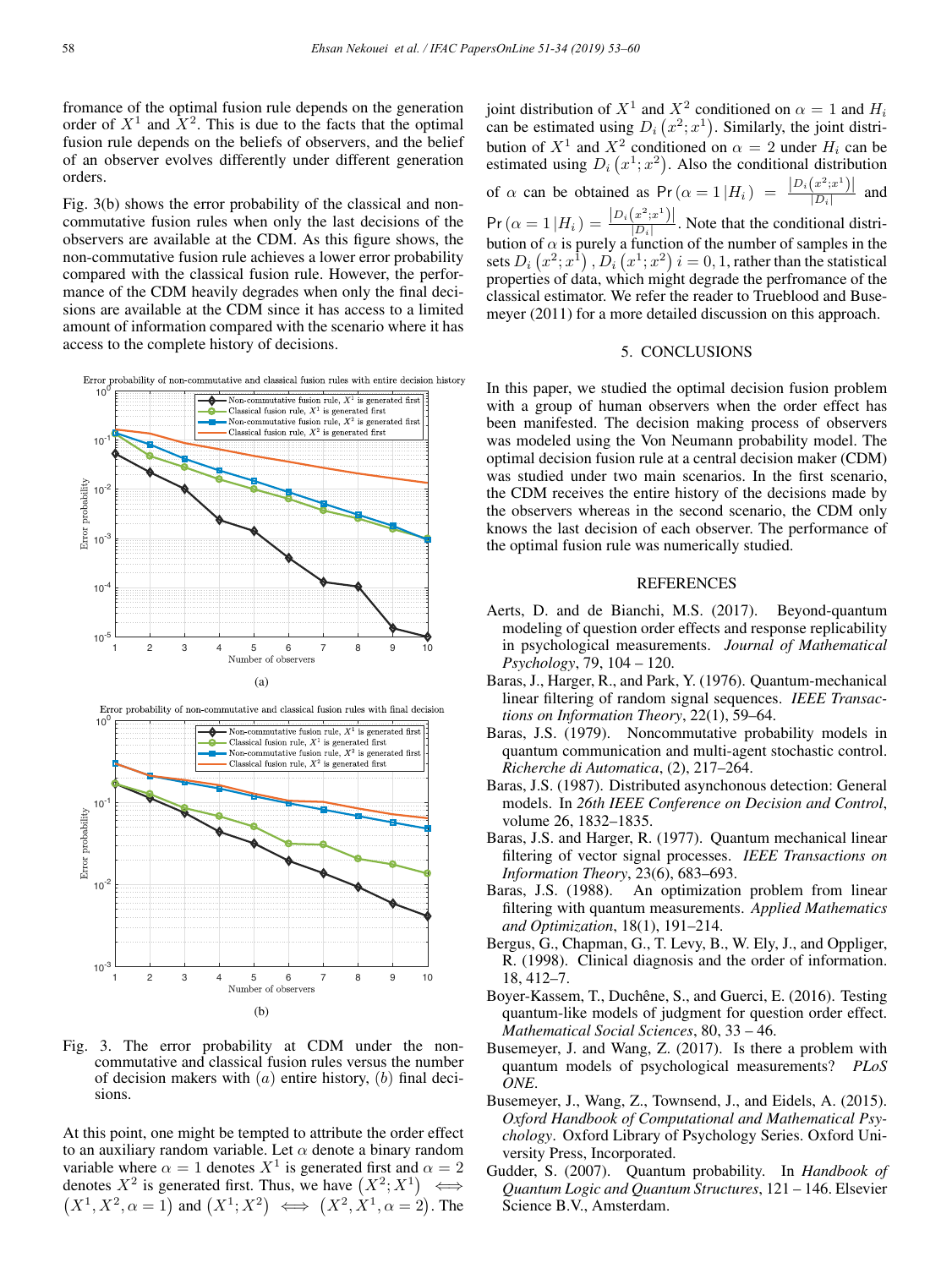- Hayashi, M. (2016). *Quantum Information Theory: Mathematical Foundation*. Graduate Texts in Physics. Springer Berlin Heidelberg.
- Helstrom, C.W. (1969). Quantum detection and estimation theory. *Journal of Statistical Physics*, 1(2), 231–252.
- Holevo, A. (2001). *Statistical Structure of Quantum Theory*. Lecture Notes in Physics Monographs. Springer.
- Kellen, D., Singmann, H., and Batchelder, W.H. (2017). Classic-probability accounts of mirrored (quantum-like) order effects in human judgments. *Decision*, 2325–9965.
- McKenzie, C.R.M., Lee, S.M., and Chen, K.K. (2002). When negative evidence increases confidence: change in belief after hearing two sides of a dispute. *Journal of Behavioral Decision Making*, 15(1), 1–18.
- Nussbaum, M. and Szkoła, A. (2009). The chernoff lower bound for symmetric quantum hypothesis testing. *The Annals of Statistics*, 37(2), 1040–1057.
- Ok, J., Oh, S., Shin, J., and Yi, Y. (2016). Optimality of belief propagation for crowdsourced classification. In *Proceedings of the 33rd International Conference on International Conference on Machine Learning - Volume 48*, ICML'16, 535– 544. JMLR.org.
- Tao, T. (2012). *Topics in Random Matrix Theory*. Graduate studies in mathematics. American Mathematical Soc.
- Trueblood, J.S. and Busemeyer, J.R. (2011). A quantum probability account of order effects in inference. *Cognitive Science*, 35(8), 1518–1552.
- Voiculescu, D., Dykema, K., and Nica, A. (1992). *Free Random Variables*. CRM Monograph Series. American Mathematical Soc.
- Von Neumann, J. (1955). *Mathematical Foundations of Quantum Mechanics*. Investigations in physics. Princeton University Press.
- Wang, Z., Solloway, T., Shiffrin, R.M., and Busemeyer, J.R. (2014). Context effects produced by question orders reveal quantum nature of human judgments. *Proceedings of the National Academy of Sciences*, 111(26), 9431–9436.

### Appendix A. PROOF OF LEMMA 2

Note that for  $k \geq 2$ , Pr  $(\boldsymbol{W}_{1:k} = \boldsymbol{w}_{1:k} | H_i)$  can be written as  $Pr(W_{1:k} = w_{1:k} | H_i) =$ 

$$
\mathsf{Tr}\left(\mathcal{M}_k\left(\boldsymbol{w}_k\right)\left[\mathcal{M}_{k-1}\left(\boldsymbol{w}_{k-1}\right)\left[\cdots\mathcal{M}_1\left(\boldsymbol{w}_1\right)\left[\boldsymbol{\rho}_1^i\right]\right]\right]\right) \quad \ \ \text{(A.1)}
$$

where  $\mathcal{M}(\cdot)$  [·] is called an "instrument" Holevo (2001), Baras (1987), Baras (1988). Given a density operator  $\rho$  and a measurement operator M, M  $(M(\omega))[\rho]$  is defined as the probability of observing  $w$  as the outcome of measurement multiplied by the posterior density operator after observing w, *i.e.,*

$$
\mathcal{M}(w)[\rho] = \text{Tr}(M(w)\rho)\rho(w) \tag{A.2}
$$

and  $\rho(w)$  is the posterior density operator after observing w which is given by Gudder (2007)

$$
\rho(w) = \frac{M^{\frac{1}{2}}(w)\,\rho M^{\frac{1}{2}}(w)}{\operatorname{Tr}\left(M\left(w\right)\rho\right)}\tag{A.3}
$$

Next lemma studies the structure of the instrument  $\mathcal{M}(\cdot)$  [·] in our problem.

*Lemma 4.* The instrument  $\mathcal{M}_k(\cdot)$  [·] satisfies

$$
\mathcal{M}_{k} (\boldsymbol{w}_{k}) \left[ \mathcal{M}_{k-1} (\boldsymbol{w}_{k-1}) \left[ \cdots \mathcal{M}_{1} (\boldsymbol{w}_{1}) \left[ \boldsymbol{\rho}_{1}^{i} \right] \right] \right] =
$$
\n
$$
\boldsymbol{\rho}_{k+1}^{i} (\boldsymbol{w}_{1:k}) \prod_{j=1}^{N} \prod_{t=1}^{k} \text{Tr} \left( M_{t} \left( w_{t}^{j} \right) \rho_{t}^{i} \left( w_{1:t-1}^{j} \right) \right) \tag{A.4}
$$
\nwhere  $\rho_{1}^{i} \left( w_{1:0}^{j} \right) = \rho_{1}^{i}$  and  $\boldsymbol{\rho}_{1}^{i} = \underbrace{\rho_{1}^{i} \otimes \cdots \otimes \rho_{1}^{i}}_{N \text{ folds}}$ 

### Proof. See Appendix C.1.

The desired result follows from the above lemma and the fact that  $\text{Tr} \left( \rho_{T+1}^i \left( \boldsymbol{w}_{1:T} \right) \right) = 1$  as  $\rho_{k+1}^i \left( \boldsymbol{w}_{1:k} \right)$  is a density operator.

### Appendix B. PROOF OF LEMMA 3

Note that 
$$
Pr(W_k = w_k | H_i)
$$
 can be written as  $Pr(W_k = w_k | H_i)$ 

$$
= \Pr\left(\boldsymbol{W}_T = \boldsymbol{w}_T; \boldsymbol{W}_{T-1} \in \Omega_{T-1}^N; \dots; \boldsymbol{W}_1 \in \Omega_1^N | H_i\right)
$$
  
= 
$$
\text{Tr}\left(\mathcal{M}_T \left(\boldsymbol{w}_T^j\right) \left[\mathcal{M}_{T-1} \left(\Omega_{T-1}^N\right) \left[\cdots \mathcal{M}_1 \left(\Omega_1^N\right) \left[\boldsymbol{\rho}_1^i\right]\right]\right]\right)
$$
  
(B.1)

where  $\Omega_k^N = \underbrace{\Omega_k \times \cdots \times \Omega_k}_{N \text{folds}}, \Omega_k$  is the probability space at

time k. For 
$$
k = 1
$$
, we have

$$
\mathcal{M}_1\left(\Omega_1^N\right)\left[\rho_1^i\right] \stackrel{(a)}{=} \sum_{\mathbf{w}_1} M_1^{\frac{1}{2}}\left(\mathbf{w}_1\right)\rho_1^i M_1^{\frac{1}{2}}\left(\mathbf{w}_1\right)
$$
\n
$$
\stackrel{(b)}{=} \left(\sum_{w_1^1} M_1^{\frac{1}{2}}\left(w_1^1\right)\rho_1^i M_1^{\frac{1}{2}}\left(w_1^1\right)\right) \otimes \cdots
$$
\n
$$
\otimes \left(\sum_{w_1^N} M_1^{\frac{1}{2}}\left(w_1^N\right)\rho_1^i M_1^{\frac{1}{2}}\left(w_1^N\right)\right)
$$
\n
$$
= \rho_2^i \otimes \cdots \otimes \rho_2^i
$$
\n
$$
= \rho_2^i
$$

where  $(a)$  follows from the additive property of the instrument (see property 3 in Holevo (2001) page 97) and  $(b)$  follows from the fact that tensor product is a multi-linear map. Now, assume that we have

$$
\mathcal{M}_{k}\left(\Omega_{k}^{N}\right)\left[\cdots\mathcal{M}_{1}\left(\Omega_{1}^{N}\right)\left[\boldsymbol{\rho}_{1}^{i}\right]\right]=\boldsymbol{\rho}_{k+1}^{i}
$$
\n
$$
=\rho_{k+1}^{i}\otimes\cdots\otimes\rho_{k+1}^{i}
$$

Then, we have

$$
\mathcal{M}_{k+1} (\Omega_{k+1}^N) [\cdots \mathcal{M}_1 (\Omega_1^N) [\rho_1^i]]
$$
  
\n
$$
= \sum_{\substack{\boldsymbol{w}_{k+1}}} M_{k+1}^{\frac{1}{2}} (\boldsymbol{w}_{k+1}) \rho_{k+1}^i M_{k+1}^{\frac{1}{2}} (\boldsymbol{w}_{k+1})
$$
  
\n
$$
= \rho_{k+2}^i \otimes \cdots \otimes \rho_{k+2}^i
$$
  
\n
$$
= \rho_{k+2}^i
$$
 (B.5)

Using  $(B.1)$  and  $(B.5)$ , we have

$$
\text{Pr}\left(\boldsymbol{W}_{T}=\boldsymbol{w}_{T}\left|H_{i}\right.\right)=\text{Tr}\left(M_{T}\left(\boldsymbol{w}_{T}\right)\boldsymbol{\rho}_{T}^{i}\right)
$$

# Appendix C. PROOF OF AUXILIARY LEMMAS

#### *C.1 Proof of Lemma 4*

To prove this result, we study the structure of the density operator at time k under  $H_i$  in the next lemma.